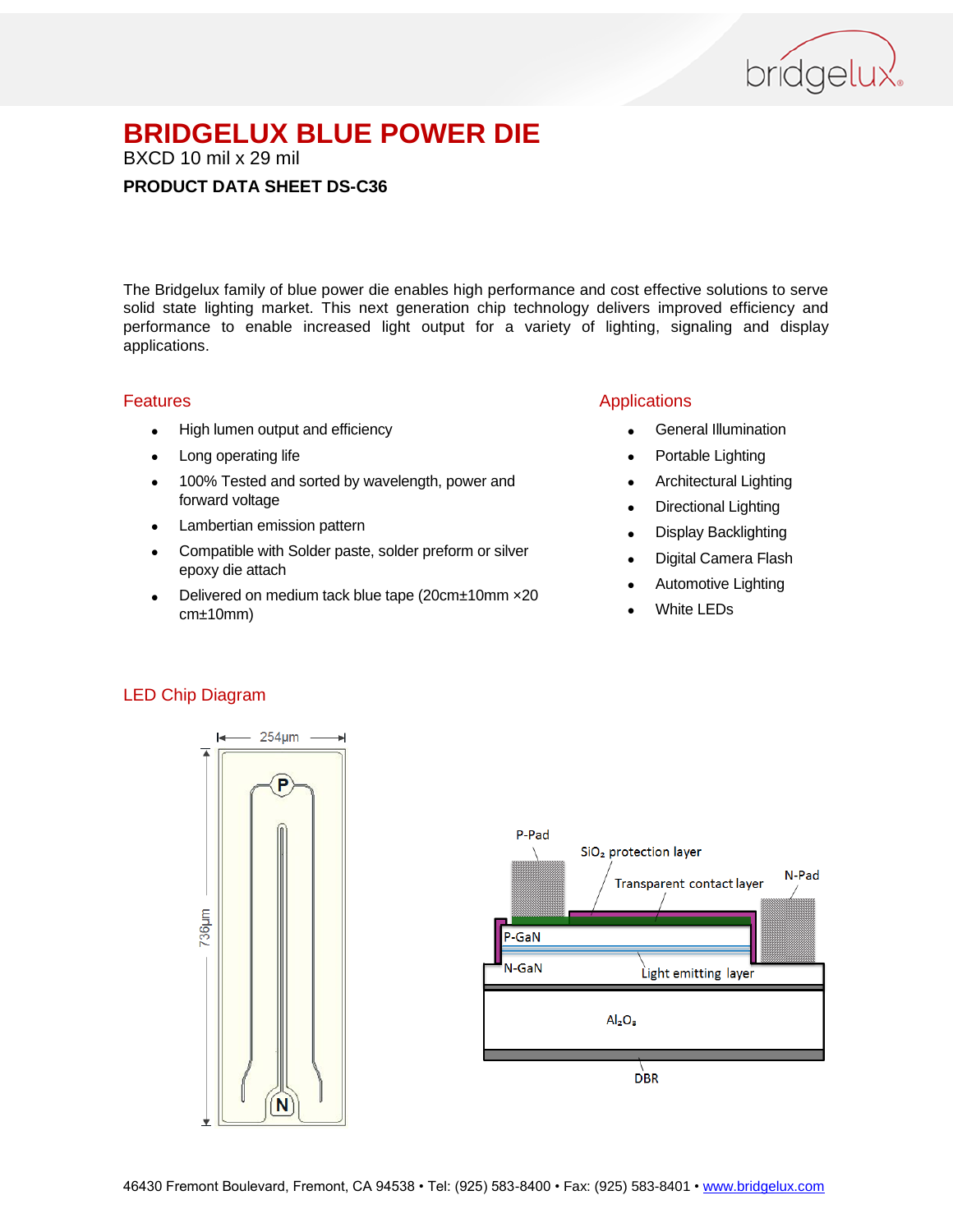BXCD 10 mil x 29 mil

#### Product Nomenclature

#### **B X C D 1029 X X X – Y – Z**

Where:

|  | BXCD: Designates product family |  |  |
|--|---------------------------------|--|--|
|--|---------------------------------|--|--|

- 1029: Designates die size (10mil x 29 mil)
- XXX: Designates dominant wavelength bin
- Y: Designates radiometric power bin
- Z: Designates forward voltage bin

#### Part Numbering and Bin Definitions

Bridgelux LED chips are sorted into the brightness and dominant wavelength bins shown below at  $I_f =$ 150 mA. Each blue tape contains die from only one brightness bin and one wavelength bin.

The forward voltage bins are 3.0-3.1 V (A1), 3.1-3.2 V (A2), 3.2-3.3 V (B1), and 3.3-3.4 V (B2). The maximum forward voltage ( $V_f$  max) = 3.4 V.

| <b>Dominant</b> | <b>Power Bin D5</b> | <b>Power Bin D6</b> |  |
|-----------------|---------------------|---------------------|--|
| Wavelength      | $(240 - 250$ mW)    | $(250 - 260$ mW)    |  |
|                 |                     |                     |  |
| 450 to 452.5nm  | BXCD1029450-D5-z    | BXCD1029450-D6-z    |  |
| 452.5 to 455nm  | BXCD1029452-D5-z    | BXCD1029452-D6-z    |  |
| 455 to 457.5nm  | BXCD1029455-D5-z    | BXCD1029455-D6-z    |  |
| 457.5 to 460nm  | BXCD1029457-D5-z    | BXCD1029457-D6-z    |  |
|                 |                     |                     |  |
|                 |                     |                     |  |
| <b>Dominant</b> | <b>Power Bin D7</b> | <b>Power Bin D8</b> |  |
| Wavelength      | $(260 - 270$ mW)    | $(270 - 285$ mW)    |  |
|                 |                     |                     |  |
| 450 to 452.5nm  | BXCD1029450-D7-z    | BXCD1029450-D8-z    |  |
| 452.5 to 455nm  | BXCD1029452-D7-z    | BXCD1029452-D8-z    |  |
| 455 to 457.5nm  | BXCD1029455-D7-z    | BXCD1029455-D8-z    |  |
| 457.5 to 460nm  | BXCD1029457-D7-z    | BXCD1029457-D8-z    |  |

**Note:**  $z = "A1"$  for Vf bin of 3.0-3.1 V; "A2" for Vf bin of 3.1-3.2 V; "B1" for Vf bin of 3.2-3.3 V;  $z = "B2"$ for Vf bin of 3.3-3.4 V.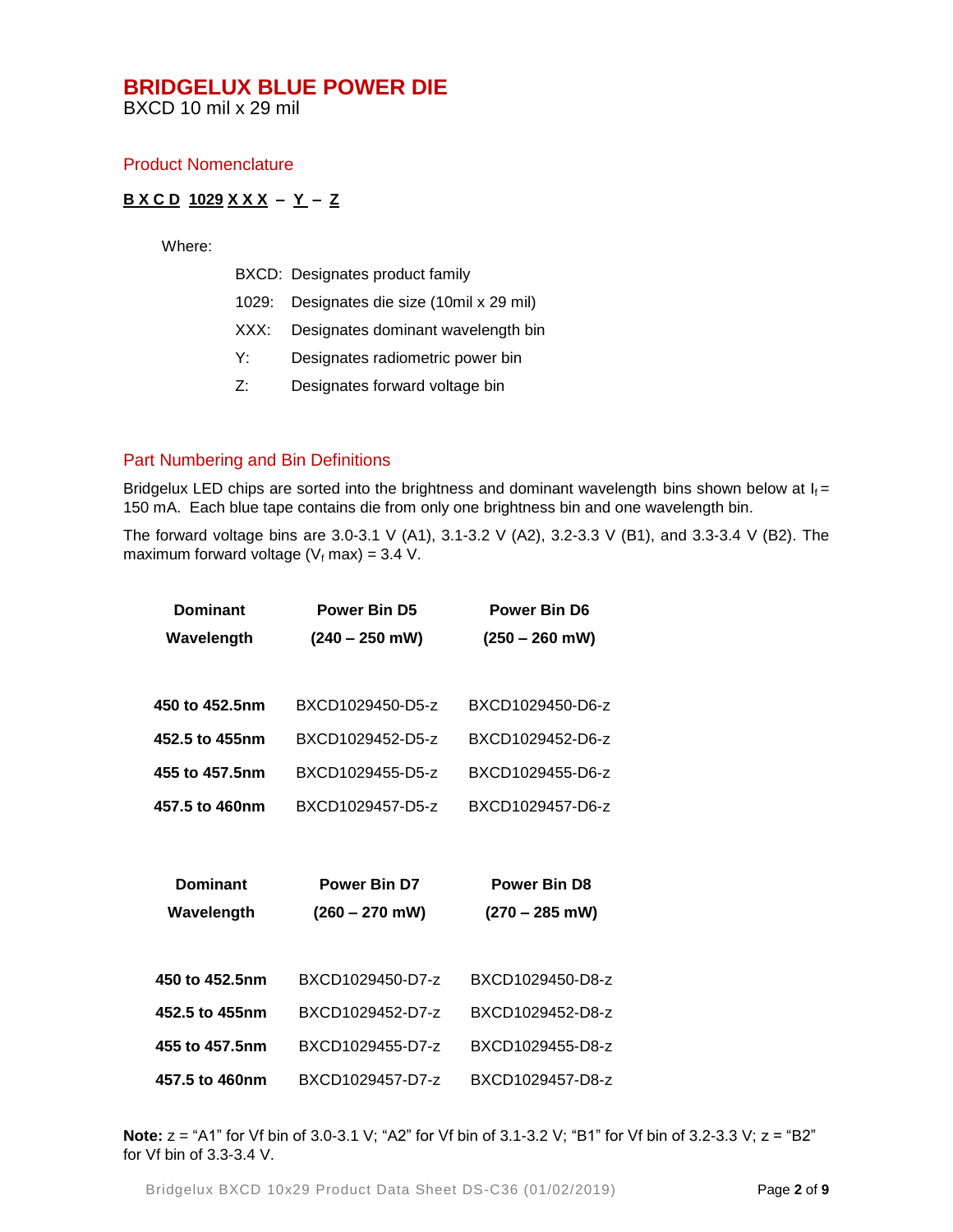BXCD 10 mil x 29 mil

#### Mechanical Dimensions

| Chip size       | $254(\pm 15)$ µm ×736( $\pm 15$ ) µm                            |  |
|-----------------|-----------------------------------------------------------------|--|
| Wafer thickness | 150 $\pm$ 10 µm                                                 |  |
| Pad Thickness   | $2.5 \pm 0.5$ µm                                                |  |
| Au Pad Diameter | P: 50 $\mu$ m $\pm$ 10 $\mu$ m / N: 50 $\mu$ m $\pm$ 10 $\mu$ m |  |

#### Absolute Maximum Ratings

| <b>Parameter</b>                  | Symbol                    | <b>Maximum Rating</b>             | Condition          |
|-----------------------------------|---------------------------|-----------------------------------|--------------------|
| <b>Forward DC Current</b>         | $\mathbf{I}_{\mathbf{f}}$ | $200 \text{ mA}^1$                | $T_a = 25$ °C      |
| <b>Forward Voltage</b>            | V <sub>f</sub>            | 3.4V                              | $I_f = 150$ mA     |
| Reverse voltage                   | $V_{r}$                   | -5 $V$                            | $T_a = 25^\circ C$ |
| <b>Reverse Current</b>            | ı,                        | $2.0 \mu A$                       | $V_r = -5 V$       |
| <b>Junction Temperature</b>       | T <sub>i</sub>            | $125^{\circ}$ C                   |                    |
| Assembly Process Temp.            |                           | $325^{\circ}$ C for <5 seconds    |                    |
| Storage Conditions (chip on tape) |                           | 0°C to $+40$ °C ambient, RH < 65% |                    |

#### Notes:

- 1. Maximum drive current depends on junction temperature, die attach methods/materials, and lifetime requirements of the application.
- 2. Bridgelux LED chips are Class 1 ESD sensitive.
- 3. The typical spectra half-width of the BXCD1029 blue power die is < 25 nm.
- 4. Please consult the Bridgelux technical support team for information on how to optimize the light output of our chips in your package.
- 5. Brightness values are measured in an integrating sphere using silver plated TO39 headers without encapsulation.
- 6. Tapes should be stored in a vertical orientation, not horizontally stacked. Stacking of tapes can place excessive pressure on the bond pads of the LED, resulting in reduced wire bonding strength.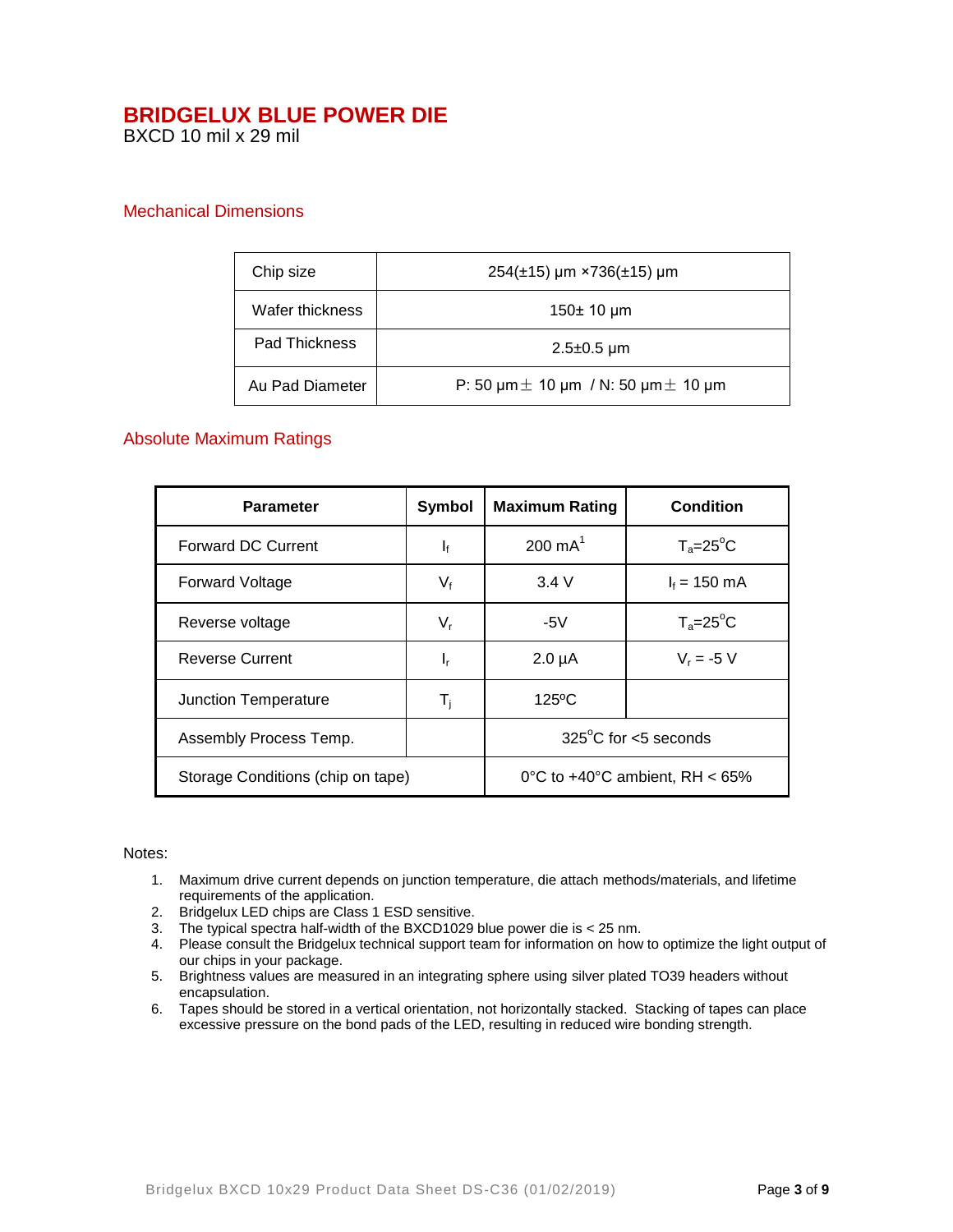#### **BRIDGELUX BLUE POWER DIE** BXCD 10 mil x 29 mil

#### Environmental Compliance

Bridgelux is committed to providing environmentally friendly products to the solid state lighting market. Bridgelux BXCD1029 blue power die are compliant to the European Union directives on the restriction of hazardous substances in electronic equipment, namely the RoHS directive. Bridgelux will not intentionally add the following restricted materials to BXCD1029 die products: lead, mercury, cadmium, hexavalent chromium, polybrominated biphenyls (PBB) or polybrominated diphenyl ethers (PBDE).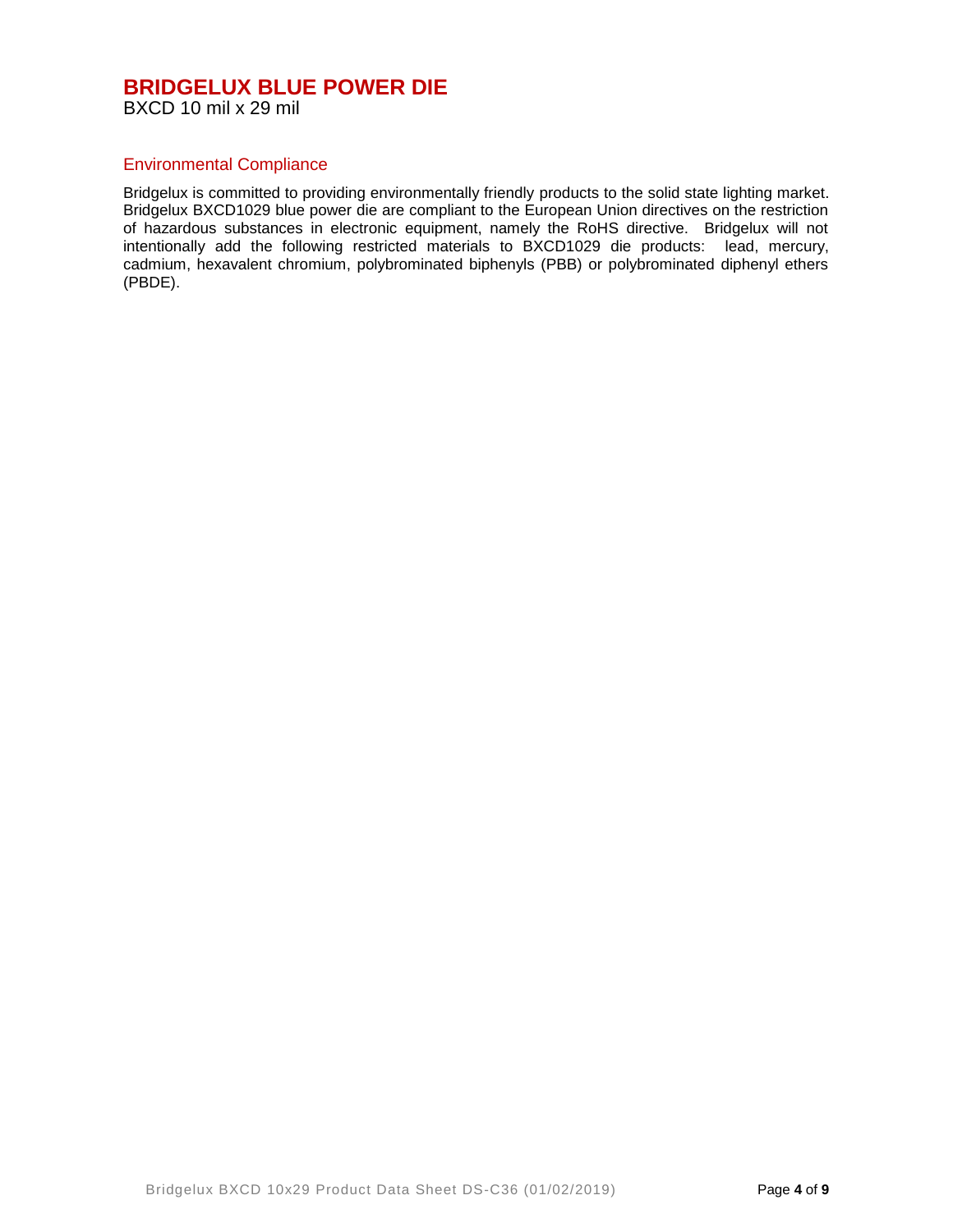BXCD 10 mil x 29 mil

#### Performance vs. Current

The following curves represent typical performance of the BXCD1029 blue power die. Actual performance will vary slightly for different power, dominant wavelength and Vf bins.



Figure 1: Relative Luminous Intensity vs. Forward Current ( $T_i = 25^{\circ}C$ )



Figure 2: Forward Current vs. Forward Voltage  $(T_i = 25^{\circ}C)$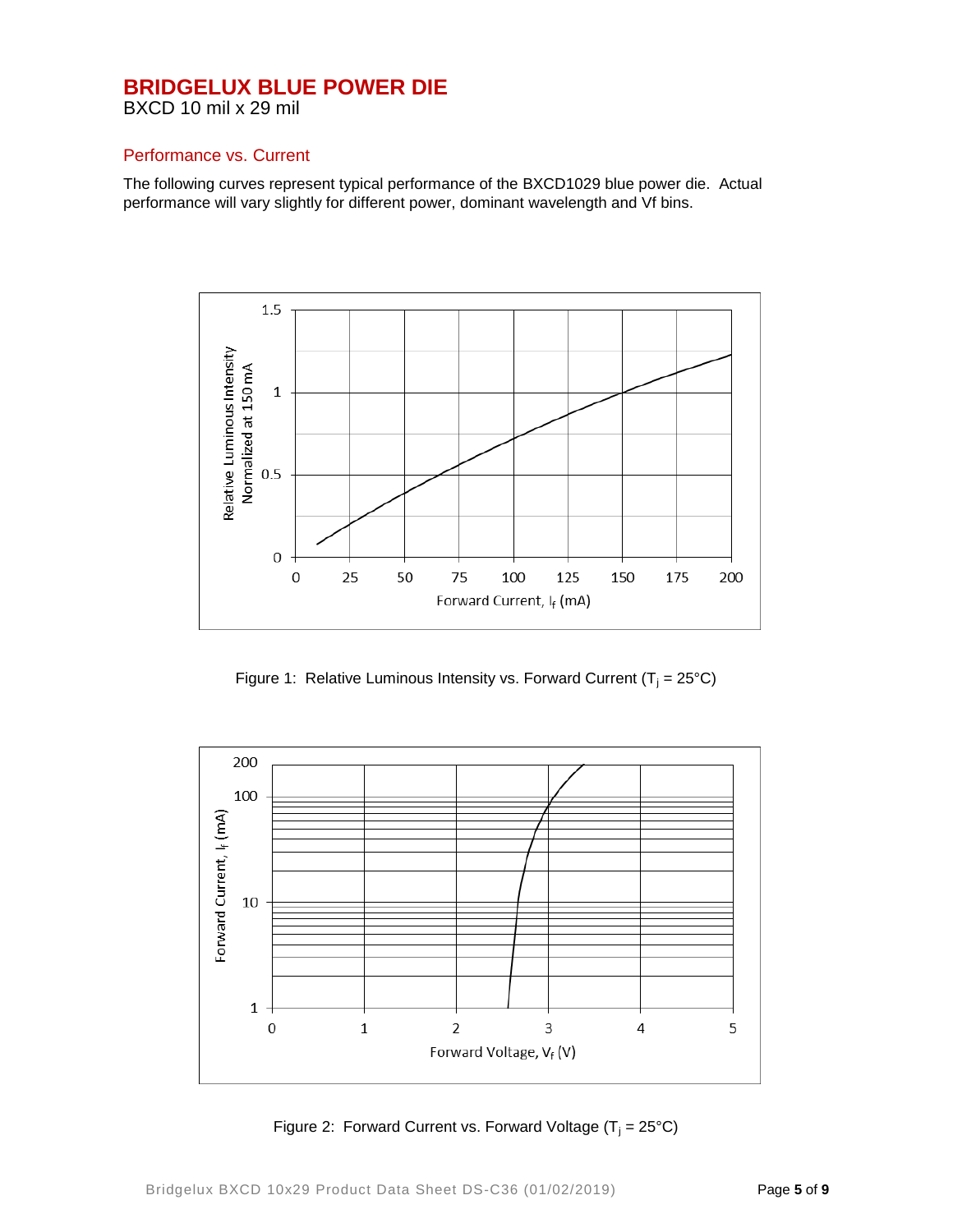BXCD 10 mil x 29 mil

### Performance vs. Junction Temperature

The following curves represent typical performance of the BXCD1029 blue power die. Actual performance will vary slightly for different power, dominant wavelength and Vf bins.



Figure 3: Forward Voltage Shift vs. Junction Temperature



Figure 4: Relative Light Intensity vs. Junction Temperature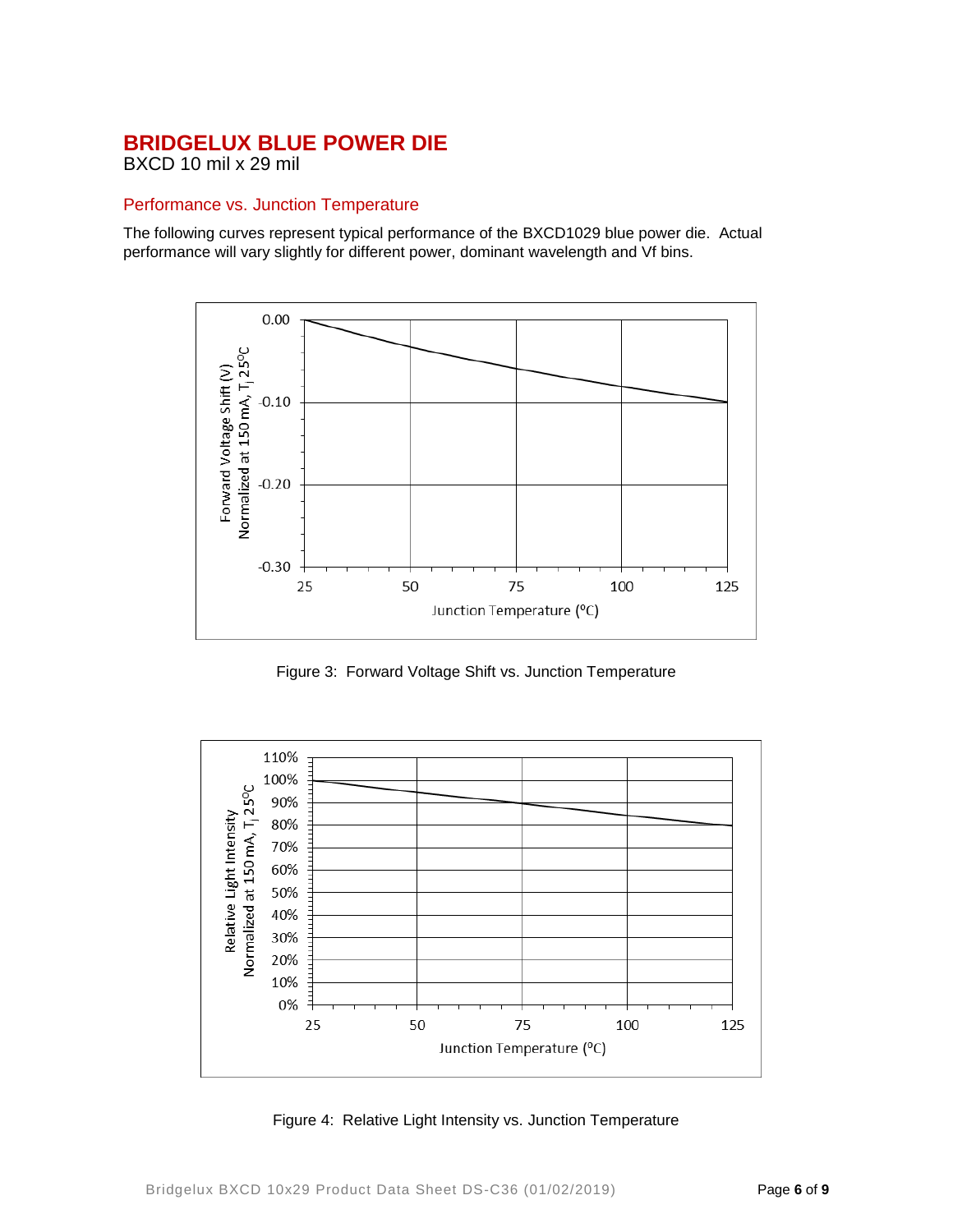BXCD 10 mil x 29 mil

#### Wavelength Shift

The following curves represent typical performance of the BXCD1029 blue power die. Actual performance will vary slightly for different power, dominant wavelength and Vf bins.



Figure 5: Wavelength Shift vs. Junction Temperature



Figure 6: Wavelength Shift vs. Forward Current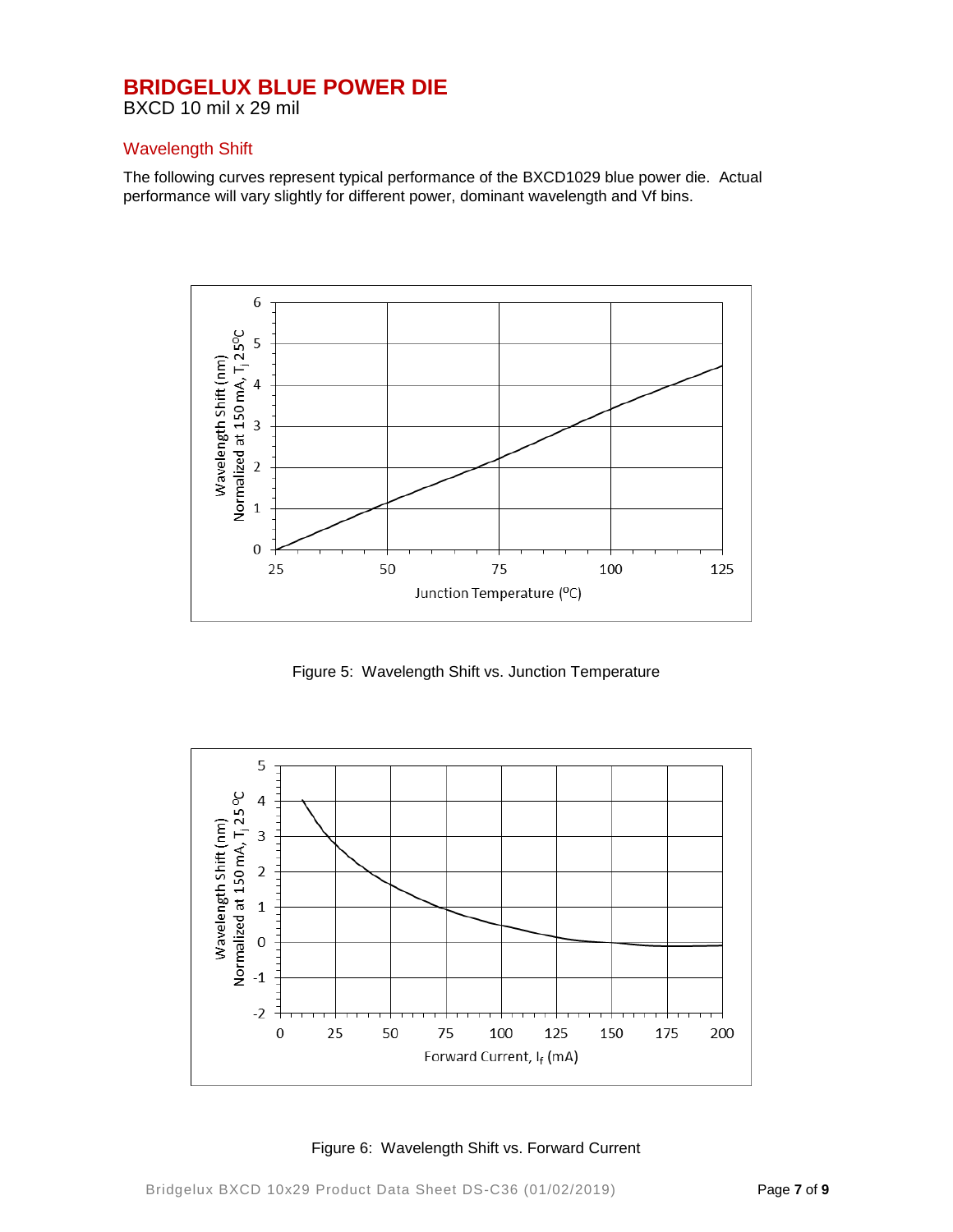BXCD 10mil x 29 mil

### Typical Radiation Pattern



Figure 7: Typical Radiation Pattern (150 mA Operation)

## Current De-rating Curves